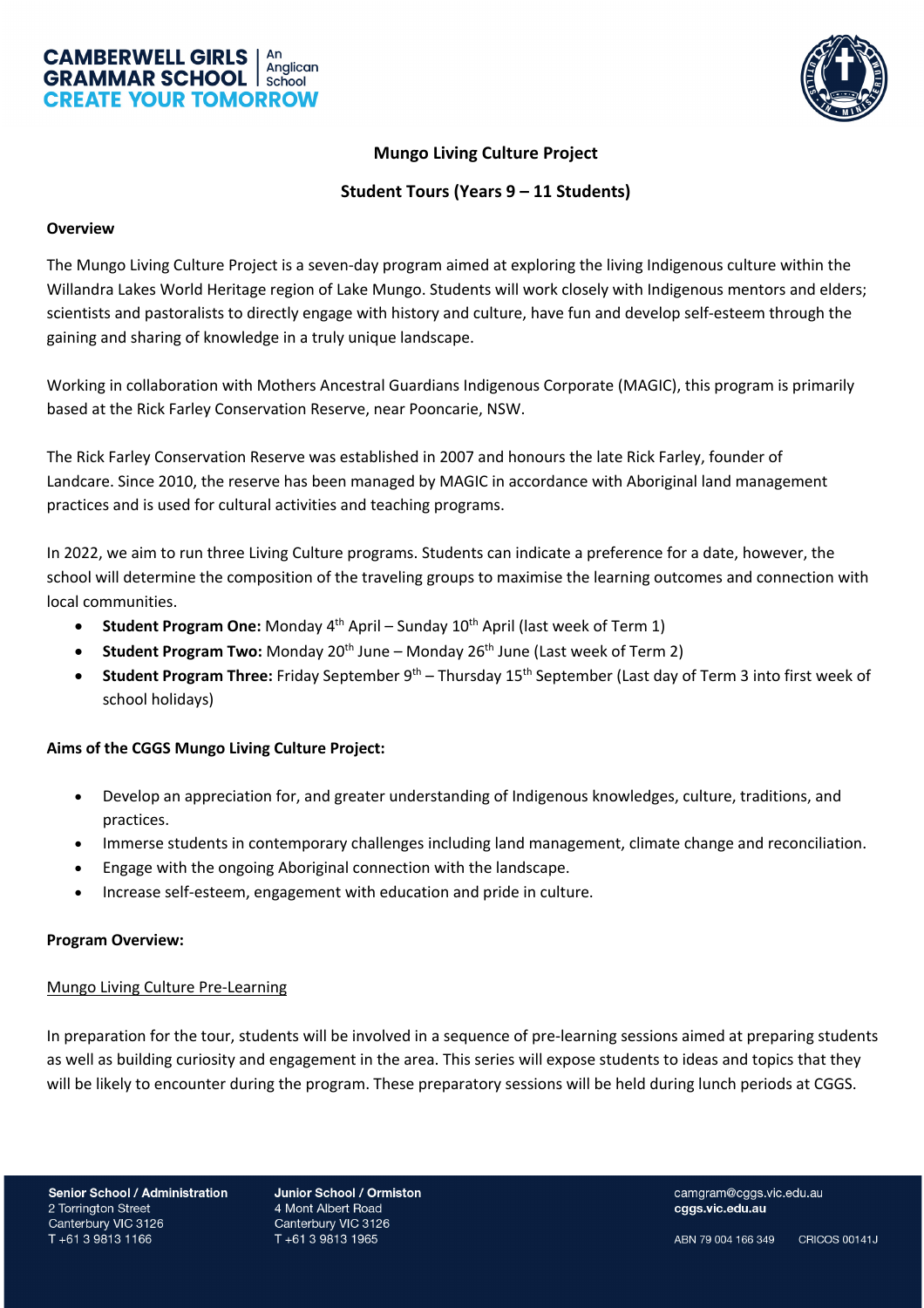



### 7-Day Camp at Rick Farley Reserve in Willandra Lakes Region World Heritage Area

Students will spend seven days camping, primarily at the Rick Farley Reserve. During their time on the camp, students will participate in a range of activities including but not limited to:

- **Visit to Lake Mungo World Heritage Site –** visit the Mungo National Park and UNSECO World Heritage site of Lake Mungo, with a guided tour onto the Lake Mungo Lunettes.
- **Indigenous History and Archeology –** investigate the rich Indigenous history of the area by engaging in the land, observing artifacts, and interacting with elders.
- **Sharing of Knowledge and Cultures –** participate in cultural activities such as a smoking ceremony, rope and tool making and stargazing/astronomy.
- **Indigenous Land Management –** develop skills and learn about Indigenous land management techniques such as cultural burning and 'caring for country'.
- **Plant and Animal Exploration –** actively search for and learn about the biodiversity (variety of plants and animals) of the land through the use of spatial technologies such as drones and mobile apps.
- **Reflection and Mindfulness –** spend time connecting with the land and people in your own way. Students will complete a mindfulness project throughout the program, with the format decided by each student e.g., written journal, photo album, etc.

#### Post-Camp Reflection and Debrief

Upon returning to CGGS, students will spend time reflecting on and sharing their experiences from the program. Students will also be given the opportunity to share their mindfulness projects through mediums such as CamNews, the Marcian and Senior School Assemblies.

#### **Cost of Program**

Includes:

- Transport Return trip between Melbourne and Swan Hill
- 24-hour support vehicle
- **Insurance**
- MAGIC program costs including tent/swag style accommodation
- All meals except for Day 1 lunch
- Site and park entrance fees
- Additional hire equipment including waterproof pants and jacket, sleeping bag (additional to personal sleeping bag) and gaiters per student

Junior School / Ormiston 4 Mont Albert Road Canterbury VIC 3126 T+61 3 9813 1965

camgram@cggs.vic.edu.au cggs.vic.edu.au